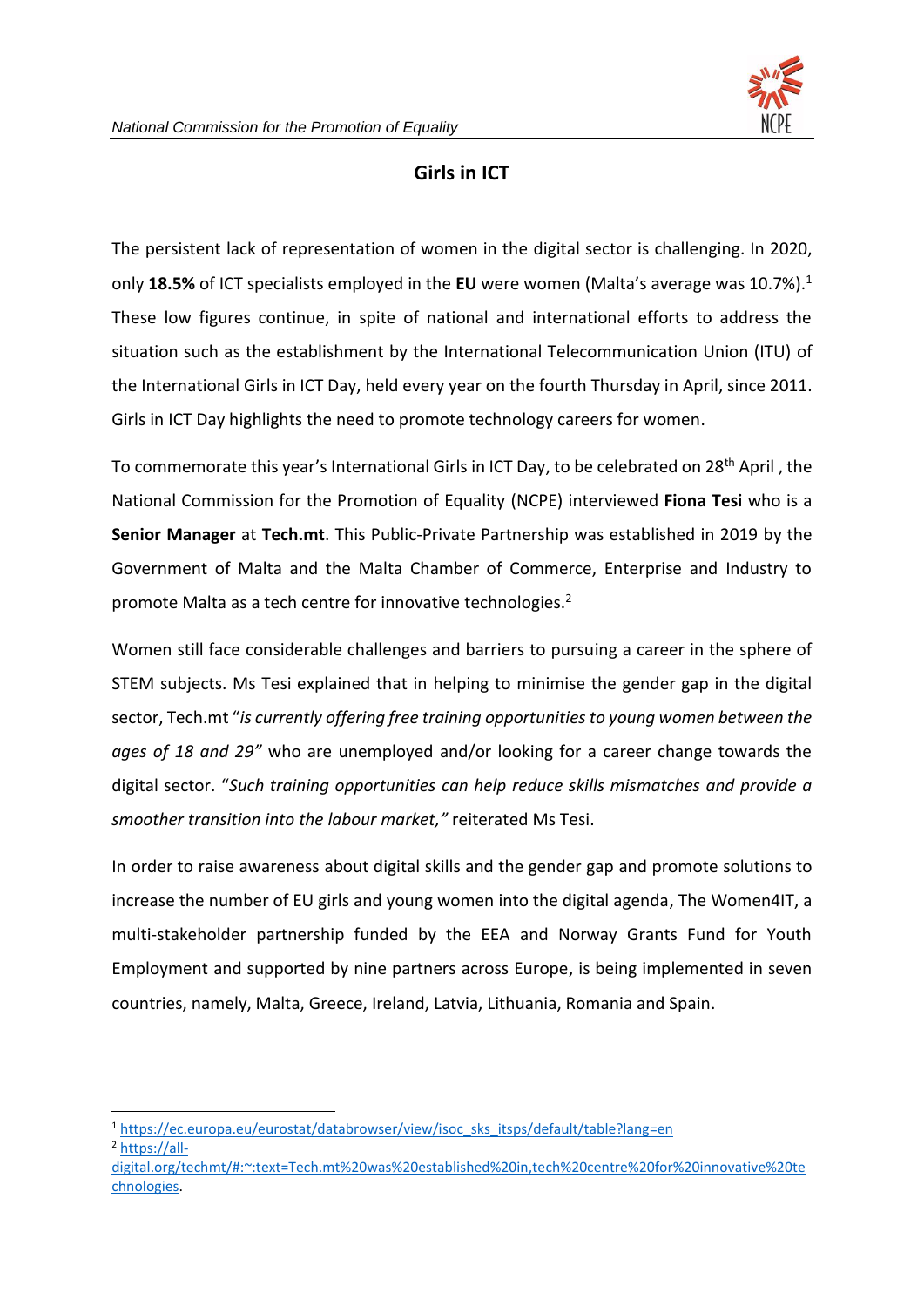

The inclusion of women in the technological sector helps to reduce inequalities. Women and men often see things from different perspectives, bringing forward unique ideas. Ms Tesi added that *"the tech industry needs more of the female gender as they are undervalued in what they can offer to this sector."*

Despite efforts to recruit women and girls into ICT- related jobs, the field remains dominated by men. *"Unless women are given adequate support structures to help them combine work and family commitments, women will still find it challenging to keep hold of their job while coping with other responsibilities."*

Moreover, she deems that *"by adopting gender-smart work policies, gaps unaddressed by laws are filled and inequality at the place of work is minimised."* Another challenging factor women face in the digital sector *"is the small number of women to be looked up to as role models in the same field, but luckily things are slowly changing."*

Education is key to tackle the gender gap in the digital field. Ms Tesi underlined that girls must be equipped with digital skills by prioritising education in ICT subjects from a very young age. *"We must harness the power of technology and use innovative solutions to extend our reach and impact. It is our responsibility to ensure that, instead of being barriers, technology and the Internet become enablers for girls and women."* She admits that *"Malta can achieve a higher presence of women in the ICT sector only if policies are adopted and legislation is enforced to promote gender equality and female empowerment by all stakeholders."*

Additionally, *"role models of strong, successful females thriving in their careers have the power to break stereotypes."* By creating a mentorship programme at secondary or postsecondary schools or bringing in speakers, parents and educators working in the field, can instil confidence in girls who would like to pursue careers in historically male-dominated sectors.

*"Research<sup>3</sup> shows that role models have an amplified benefit for girls and women due to gender biases. Girls get inspired and associate themselves when they see other girls* 

<sup>&</sup>lt;sup>3</sup>https://www.researchgate.net/publication/247838950 To Do or Not to Do Using Positive and Negative [\\_Role\\_Models\\_to\\_Harness\\_Motivation](https://www.researchgate.net/publication/247838950_To_Do_or_Not_to_Do_Using_Positive_and_Negative_Role_Models_to_Harness_Motivation)